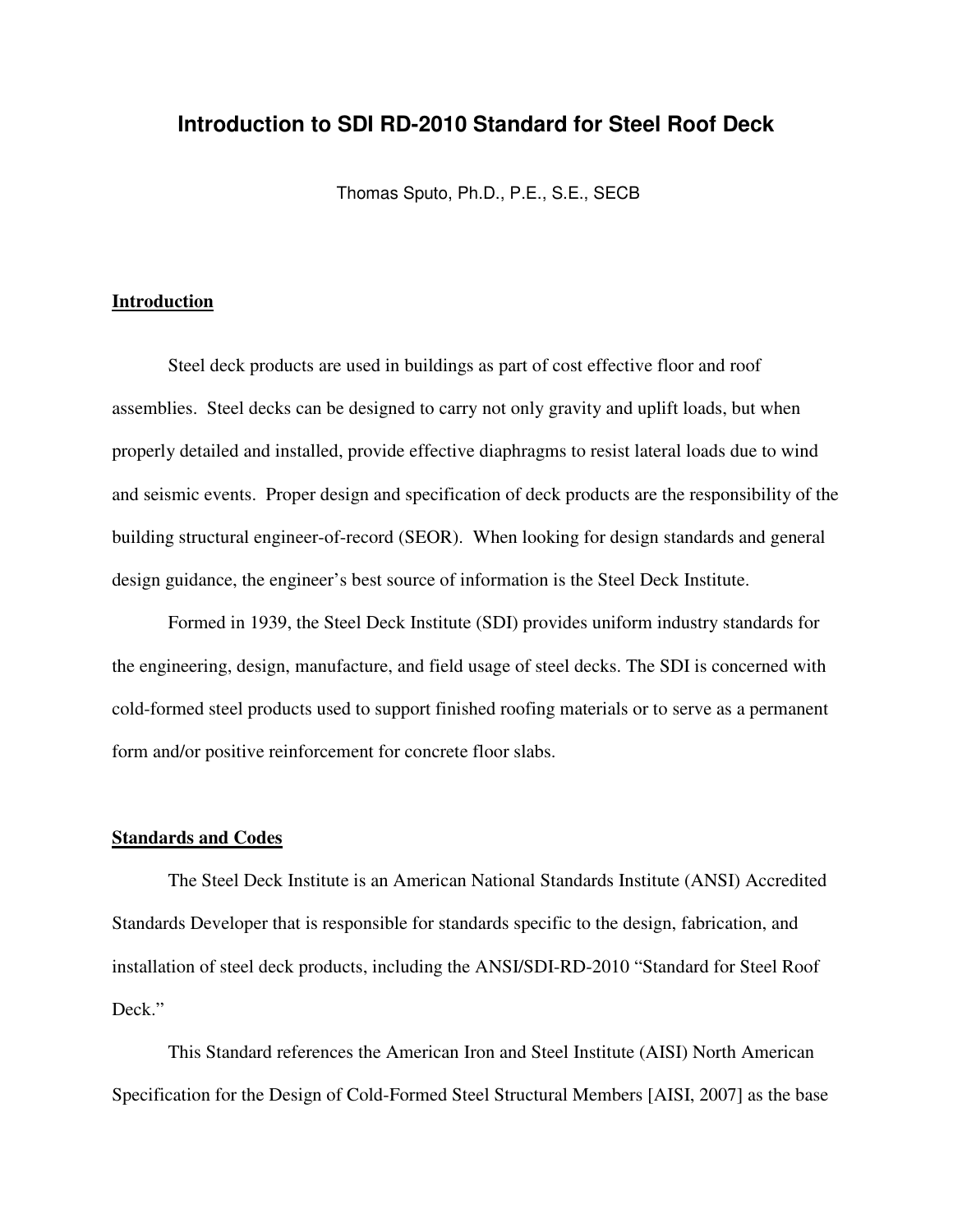standard for the calculation of member strength. The AISI standard is incorporated by reference into the 2009 and 2012 International Building Codes.

#### **ANSI/SDI-NC-2010 "Standard for Steel Roof Deck"**

The SDI Standard for Steel Roof Deck (SDI RD-2010) provides criteria for the proper design, specification, and installation of steel roof deck. This standard was developed by SDI to meet a need for a standard for steel roof deck. This standard is currently included by reference in the 2012 International Building Code.

Some highlights of this standard include:

- 1. Criteria for structural design of the deck, including requirements for construction loading.
- 2. Criteria for development of standard load tables for one, two, and three span conditions.
- 3. Specification of accessories such as pour stops and end closures
- 4. Specification of welds (including the use of welding washers) and mechanical fasteners
- 5. Installation and anchorage criteria

Through studying the Standard, the reader will become familiar with how to properly specify steel roof deck.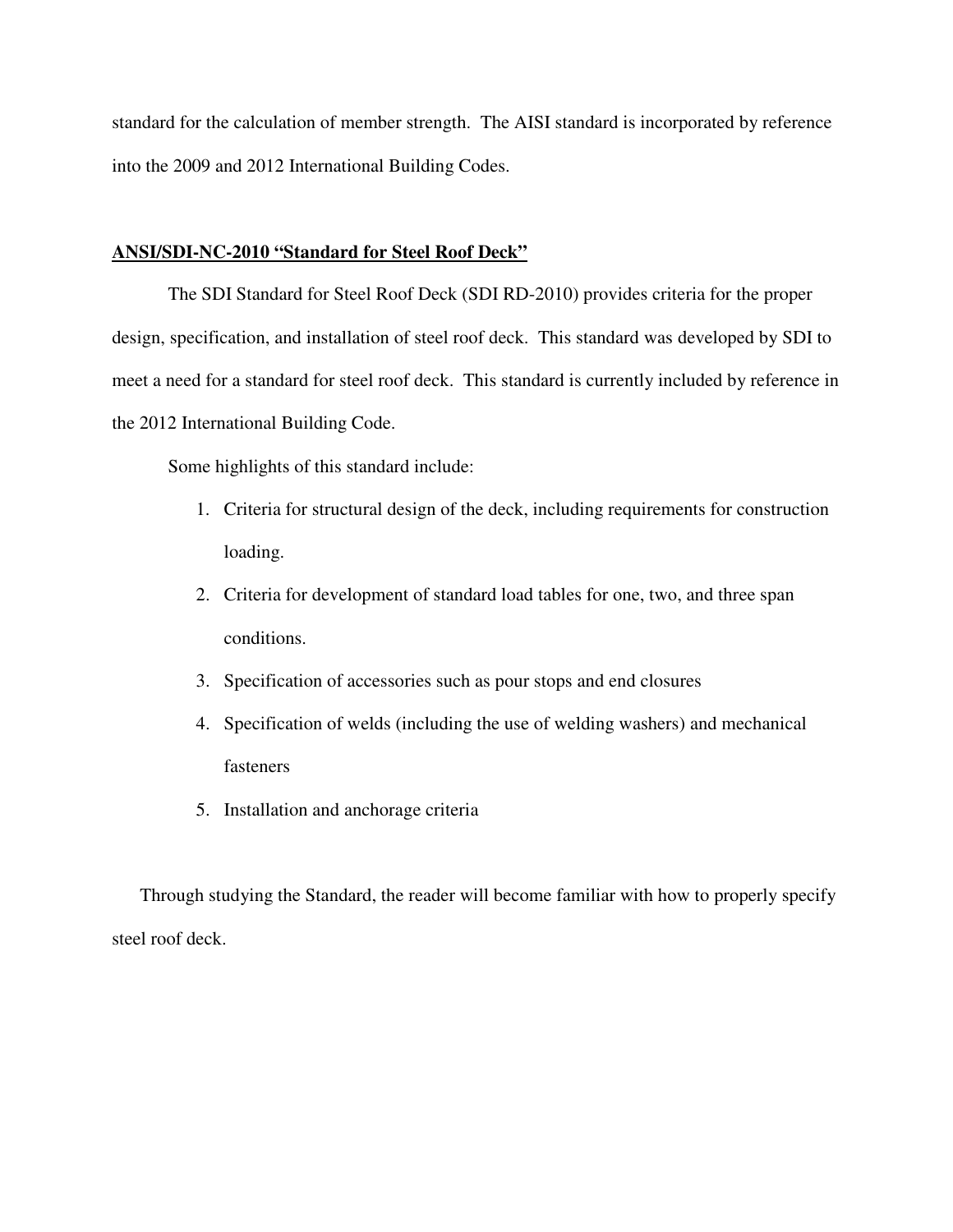The ANSI/SDI-RD-2010 "Standard for Steel Roof Deck" is reproduced here with the permission of the Steel Deck Institute, and is copyrighted by the Steel Deck Institute.

All Steel Deck Institute Standards are available for free download from the SDI website: www.sdi.org.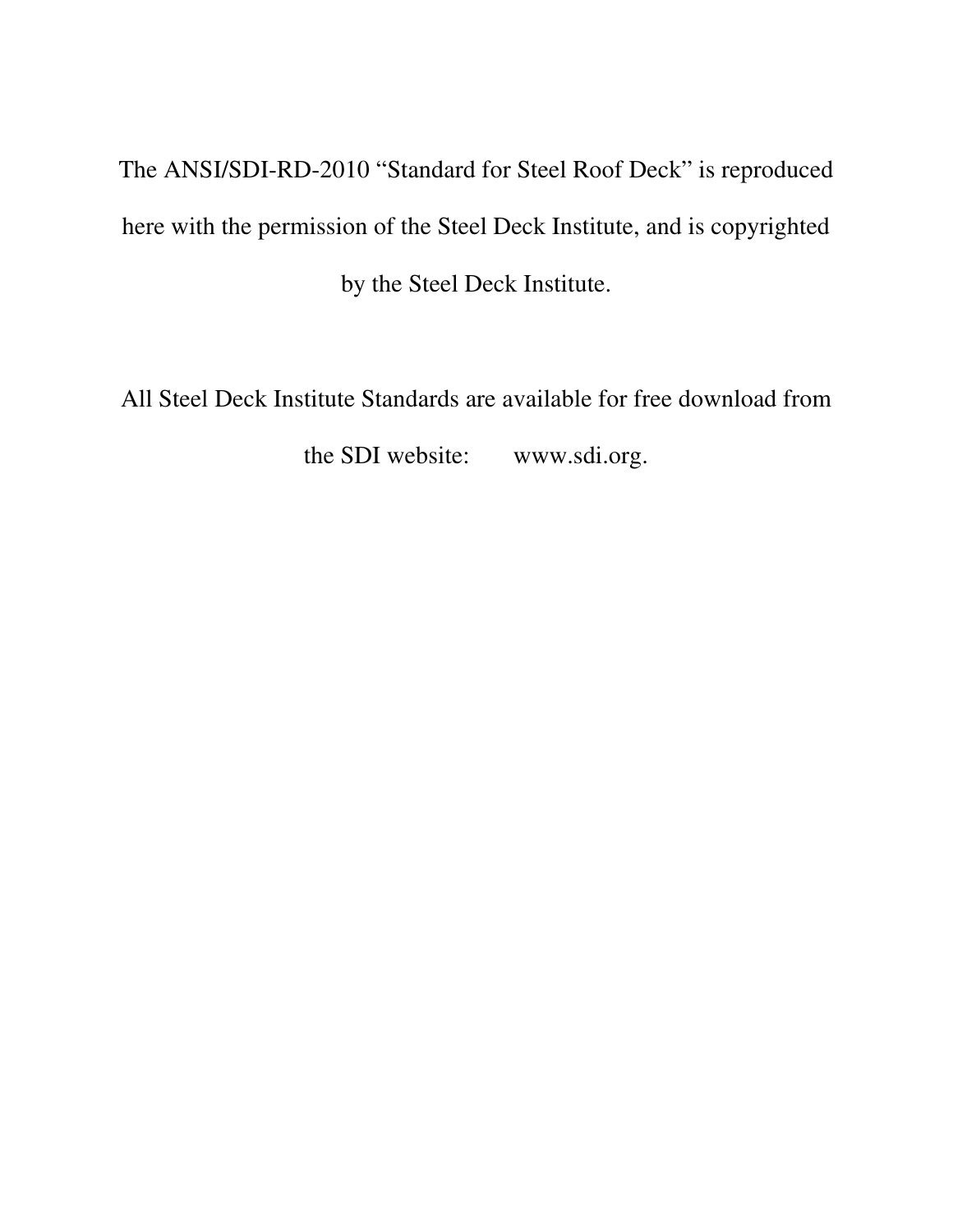

## American National standards institute/ steel deck institute

# **Steel Roof Deck**  RD - 2010 Standard for

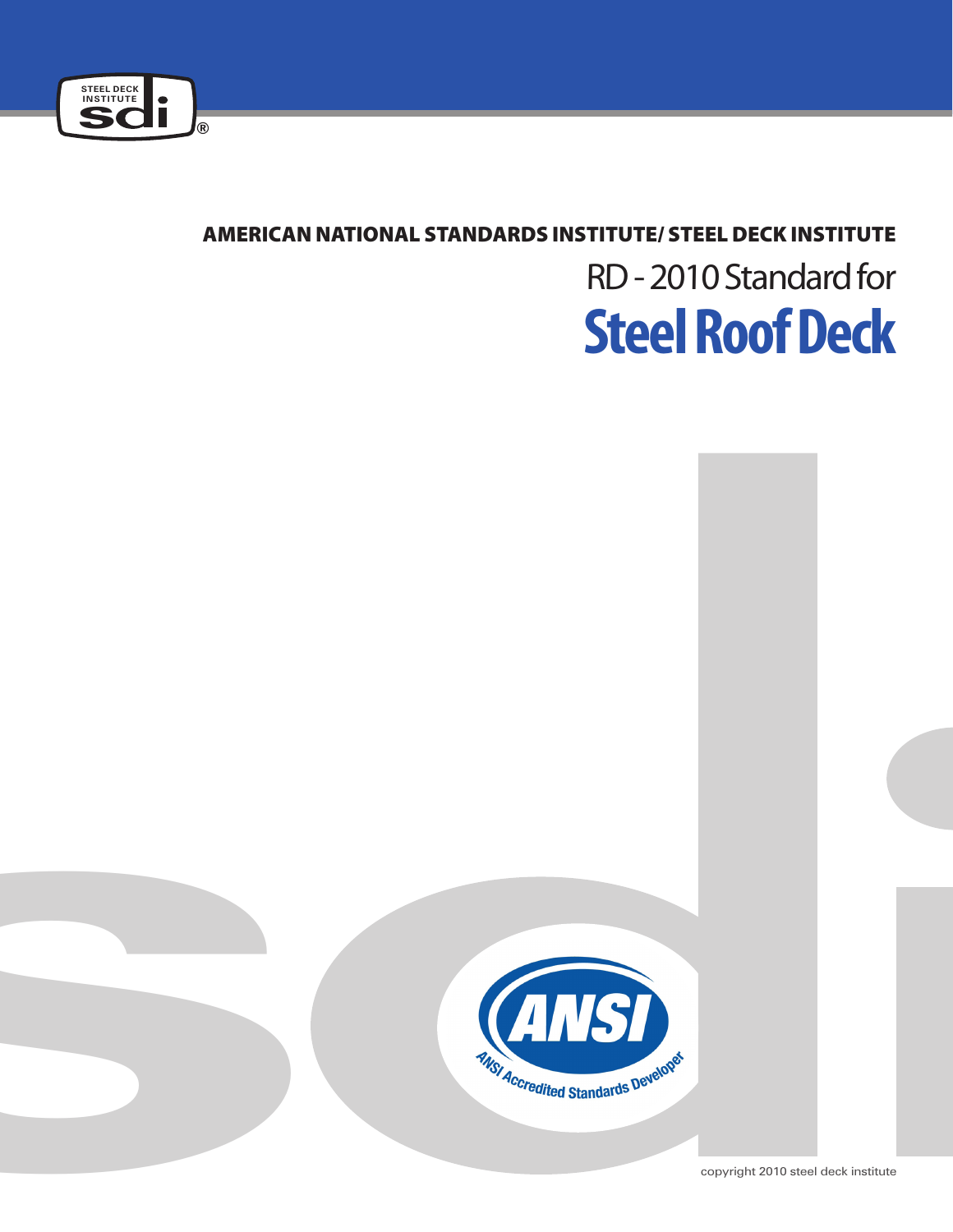



# **1. General**

#### **1.1 Scope:**

- A. This Standard for Steel Roof Deck, hereafter referred to as the Standard, shall govern the materials, design, and erection of cold formed steel deck used for roof applications in buildings and similar structures.
- B. The user notes shall not be part of the Standard.

**User Note:** User notes are intended to provide practical guidance in the use and application of this Standard.

- C. Where the Standard refers to "designer," this shall mean the entity that is responsible to the Owner for the overall structural design of the project, including the steel deck. This is usually the Structural Engineer of Record.
- D. Equations that appear in this Standard are compatiblewith the inch-pounds system of units. However, any consistent system of units may be used. SI units or equations are shown in parenthesis in this Standard are for information only and are not part of this Standard.
- E. Terms not defined in this Standard, AISI S100 or AISI/AISC shall have the ordinary accepted meaning for the context for which they are intended.
- F. It shall be permitted to specify deck base steel thickness either by dimensional thickness, or by gage when the relationship of base steel thickness to gage has been defined by the deck manufacturer. However, for the purpose of design, the dimensional thickness shall be used.

#### **1.2 Reference Codes, Standards, and Documents:**

- A. Codes and Standards: The following documents or portions thereof are referenced in this Standard and shall be considered part of the requirements of this Standard.
	- 1. American Iron and Steel Institute (AISI)
		- a. AISI S100-07 w/S2-10, North American Specification for the Design of Cold-Formed Steel Structural Members, Including Supplement 2 (February 2010)
		- b. AISI S905-08, Test Methods for Mechanically Fastened Cold-Formed Steel Connections
		- c. AISI S907-08, Test Standard for Cantilever Test Method for Cold-Formed Steel Diaphragms
		- d. AISI/AISC, Standard Definitions for Use in the Design of Steel Structures, 2007 edition
	- 2. American Welding Society (AWS)
		- a. AWS D1.3:2008, Structural Welding Code-Sheet Steel
	- 3. American Society for Testing and Materials (ASTM)
		- a. ASTM A653 / A653M 08 Standard Specification for Steel Sheet, Zinc-Coated (Galvanized) or Zinc-Iron Alloy-Coated (Galvannealed) by the Hot-Dip Process
		- b. ASTM A1008 / A1008M 08a, Standard Specification for Steel, Sheet, Cold-Rolled, Carbon, Structural, High-Strength Low-Alloy, High-Strength Low-Alloy with Improved Formability, Solution Hardened, and Bake Hardenable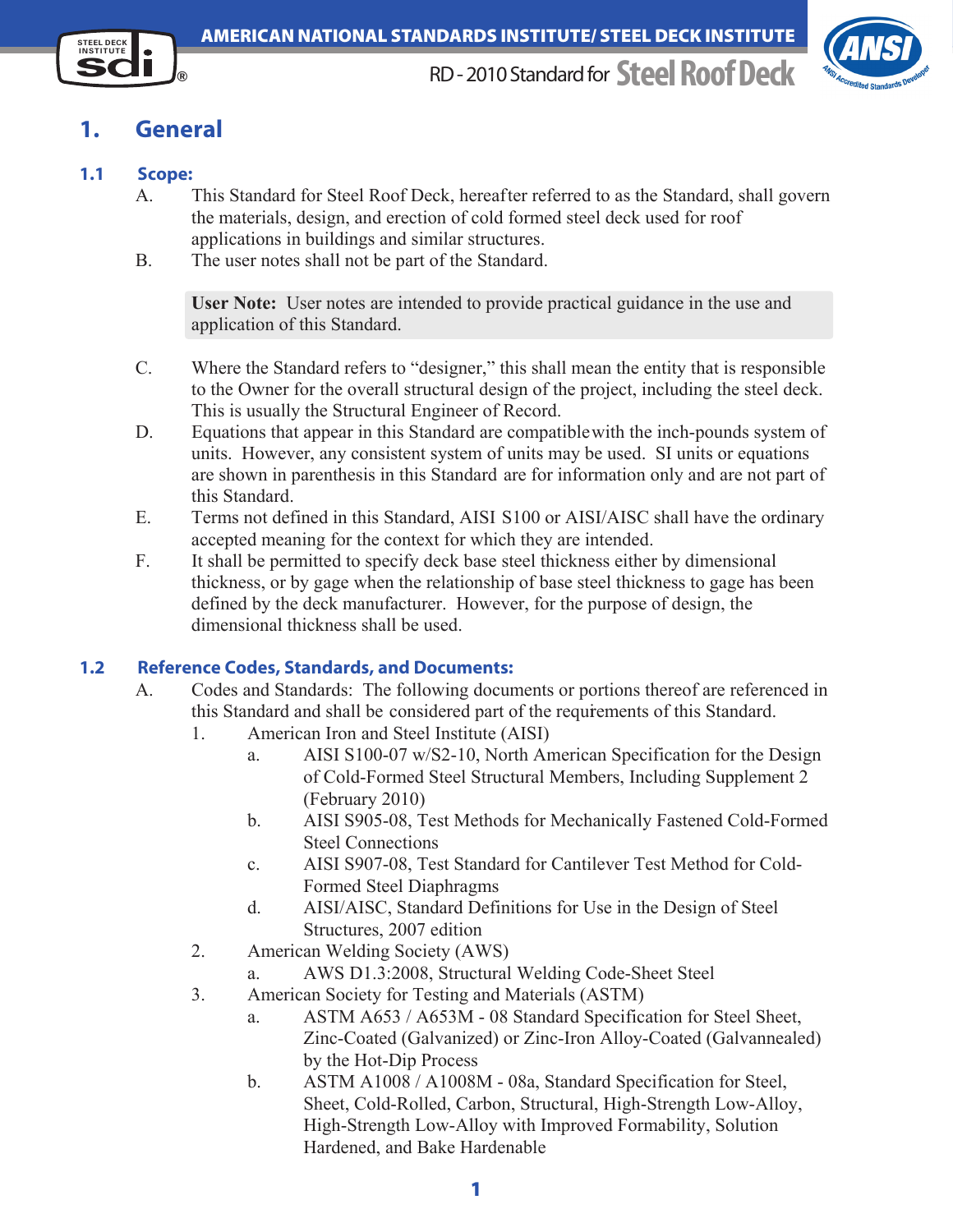#### **STEEL DECK** American National standards institute/ steel deck institute



# RD - 2010 Standard for**Steel Roof Deck**



- 4. American Society of Civil Engineers (ASCE)
	- a. SEI/ASCE 7-10, Minimum Design Loads for Buildings and Other **Structures**
- 5. American Institute of Steel Construction (AISC)
	- a. ANSI/AISC 360-10, Specification for Structural Steel Buildings
- B. Reference Documents: The following documents or portions thereof are referenced in this standard and shall be considered part of the requirements of this Standard. Where these documents conflict with this Standard, the more stringent shall control.
	- 1. Steel Deck Institute (SDI)
- a. SDI-DDM, Diaphragm Design Manual, 3<sup>rd</sup> Edition, including Appendices I through VI

**User Note**: The following documents are referenced within the user notes:

- 1. American Iron and Steel Institute (AISI)
	- a. AISI S100-07 w/S2-10, North American Specification for the Design of Cold-Formed Steel Structural Members, Including Supplement 2 (February 2010)
	- b. AISI S907-08, Test Standard for Cantilever Test Method for Cold-Formed Steel Diaphragms
- 2. American Society for Testing and Materials (ASTM)
	- a. ASTM A653 / A653M 08 Standard Specification for Steel Sheet, Zinc-Coated (Galvanized) or Zinc-Iron Alloy-Coated (Galvannealed) by the Hot-Dip Process
	- b. ASTM A1008 / A1008M 08a, Standard Specification for Steel, Sheet, Cold-Rolled, Carbon, Structural, High-Strength Low-Alloy, High-Strength Low-Alloy with Improved Formability, Solution Hardened, and Bake Hardenable
	- c. ASTM E119 08a, Standard Test Methods for Fire Tests of Building Construction and Materials
- 3. Underwriters Laboratories (UL)
	- a. Fire Resistance Directory
- 4. Steel Deck Institute (SDI)
- a. SDI-DDM, Diaphragm Design Manual, 3<sup>rd</sup> Edition, including Appendices I through VI
	- b. SDI Position Statement, *Field Painting of Deck*, May 2004
- c. SDI-MOC, Manual of Construction with Steel Deck, 2<sup>nd</sup> Edition

# **2. Products**

### **2.1 Material:**

A. All sheet steel used for deck or accessories shall have a minimum specified yield stress which meets or exceeds 33 ksi (230 MPa) and a maximum specified yield stress which shall not exceed 80 ksi (550 MPa).

**User Note:** The 80 ksi upper limit on specified yield strength applies only to the specified limit for a particular steel grade. Steel supplied under that specified grade may have mill certificates that report yield strengths of greater than 80 ksi. In accordance with AISI S100, this is acceptable and should not be considered grounds for rejection.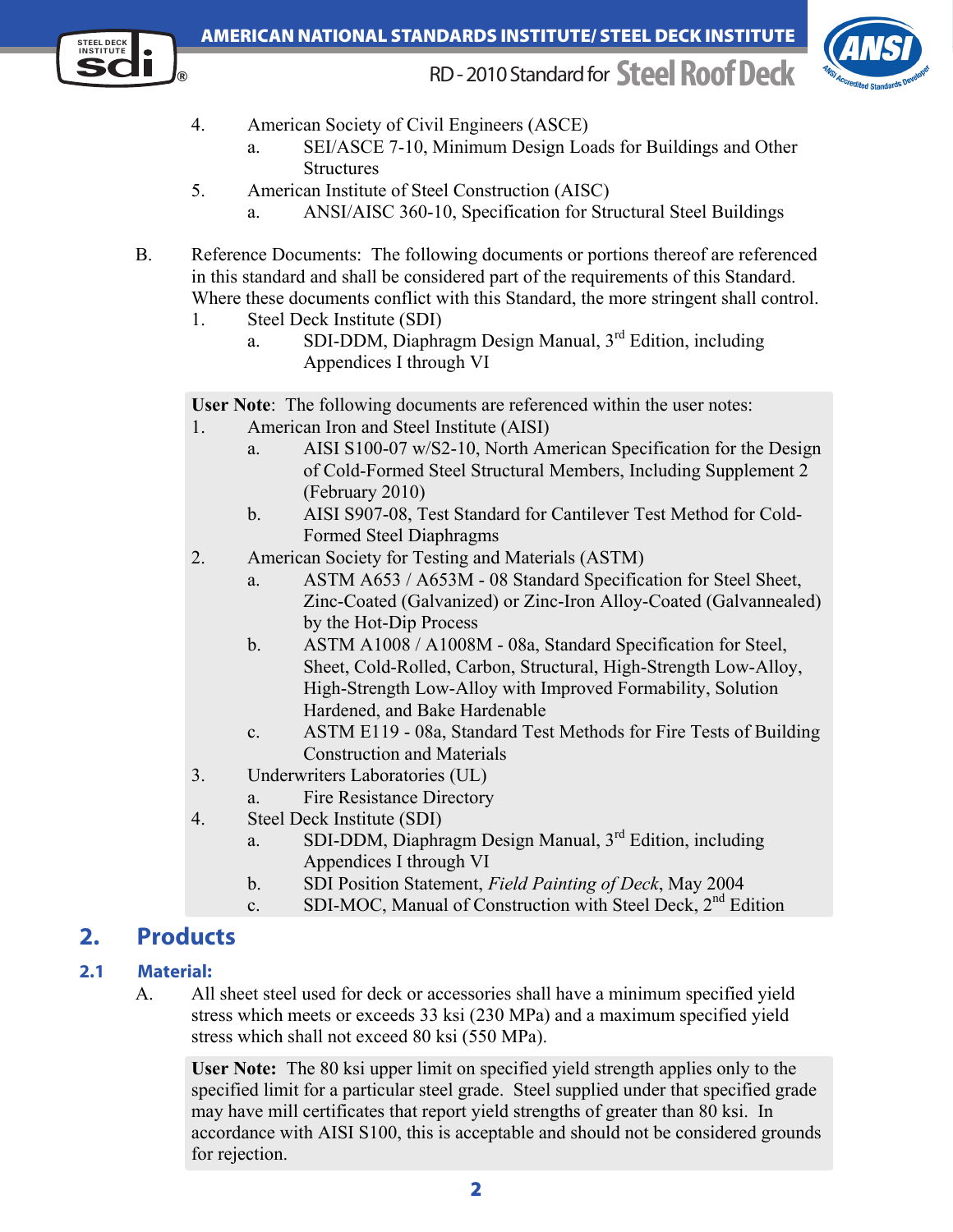



- B. Sheet steel for galvanized deck shall conform to ASTM A653 / A653M, Structural Steel. Other galvanized structural sheet steels or high strength low alloy steels shall be permitted in accordance with AISI S100, Section A2.
- C. Sheet steel for uncoated, painted top/painted bottom or uncoated top/painted bottom deck shall conform to ASTM A1008 / A1008M. Other structural sheet steels or high strength low alloy steels shall be permitted in accordance with AISI S100, Section A2.

**User Note:** Materials are offered in A653 (A653M) grade 80 steel (galvanized) or ASTM A1008 (A1008M) grade 80 steel (uncoated). This steel has a minimum yield strength of 80 ksi (550 MPa) and is generally over 90 ksi (620 MPa). Depending on the deck geometry, AISI S100 limits the maximum design yield stress to 60 ksi (415 MPa) for this material.

**User Note:** Most steel deck is manufactured from steel conforming to ASTM A1008 /A1008M, or from ASTM A653 / A653M, Structural Sheet Steel. When specifying alternative steels, certain restrictions apply, particularly as noted in AISI S100-07, Paragraph A2.3.2. Section 2.1B of this standard refers to the use of galvanized deck while Section 2.1C refers to the use of uncoated or painted top/painted underside deck. In most cases the designer will choose one finish or the other. However, both types of finish may be used on a project, in which case the designer must indicate on the plans and project specifications the areas in which each is used. (Refer to Section 2.3 of this Standard). Specification of painted deck in areas that require spray-on fireproofing should be avoided unless specifically permitted by the applicable fire rated assembly. This must be clearly called out in the contract documents. In general, there are three types of fire resistive assemblies; those achieving the fire resistance by membrane protection, direct applied protection, or with an unprotected assembly. Of these three, only the systems that utilize direct applied protection are concerned with the finish of the steel deck. In these systems, the finish of the steel deck can be the factor that governs the fire resistance rating that is achieved. In assemblies with direct applied fire protection the finish (paint) is critical. In the Underwriters Laboratories Fire Resistance Directory, some of the individual deck manufacturing companies have steel deck units that are classified in some of the D700, D800, and D900-series roof-ceiling designs. These classified deck units (Classified Steel Floor and Form Units) are shown as having a galvanized finish or a painted/painted finish. These classified deck units have been evaluated for use in these specific designs and found acceptable.

- D. Sheet steel for accessories shall conform to ASTM A653 / A653M, Structural Steel for structural accessories, ASTM A653 / A653M, Commercial Steel for nonstructural accessories, or ASTM A1008 / A1008M for either structural or nonstructural accessories. Other structural sheet steels or high strength low alloy steels shall be permitted in accordance with AISI S100, Section A2.
- E. The deck type (profile) and thickness (gage) shall be as shown on the plans.

#### **2.2 Tolerance:**

A. The minimum uncoated steel thickness as delivered to the job site shall not at any location be less than 95% of the design thickness, however lesser thicknesses shall be permitted at bends, such as corners, due to cold-forming effects.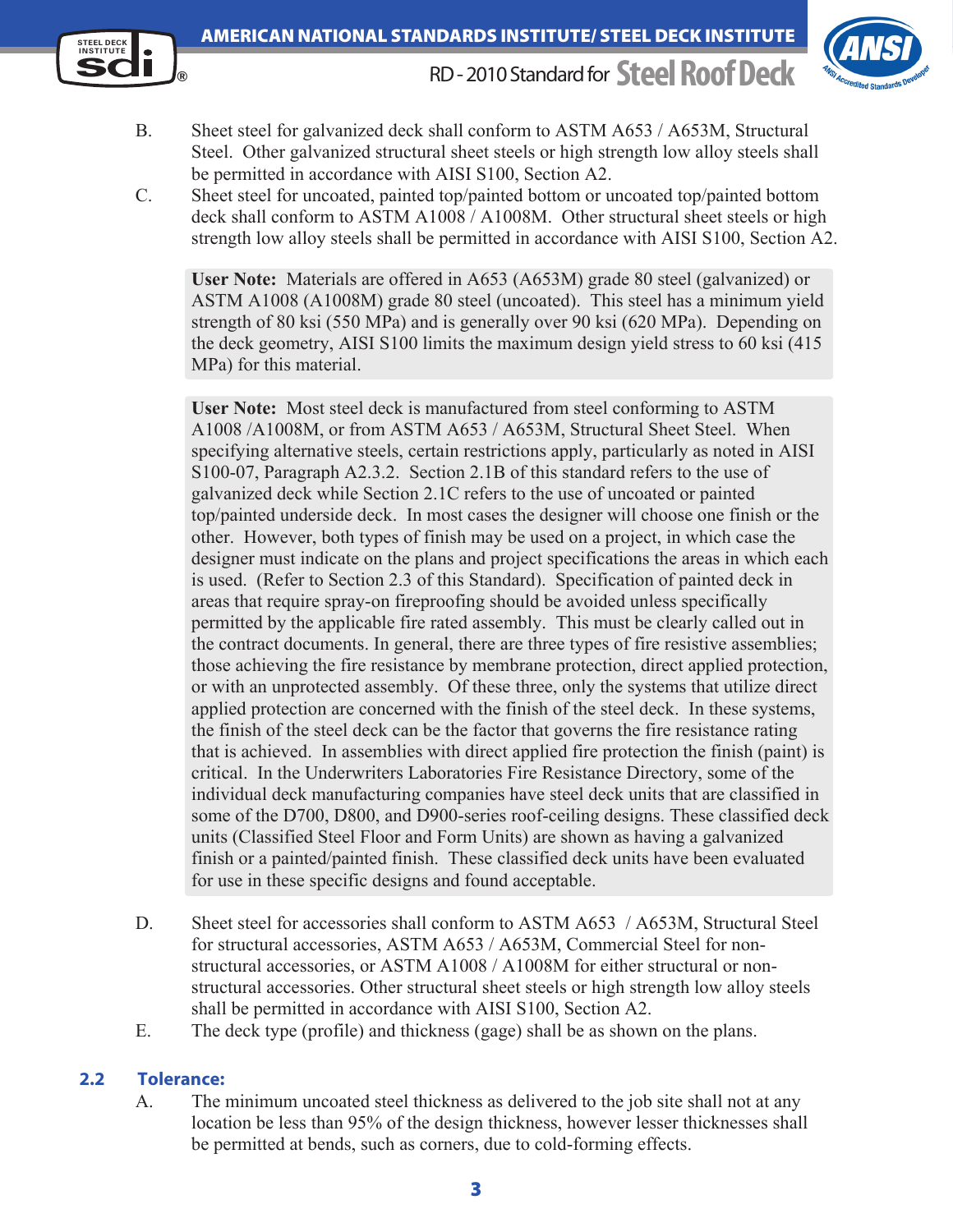#### **STEEL DECK** American National standards institute/ steel deck institute



RD - 2010 Standard for**Steel Roof Deck**



 **User Note:** The minimum delivered thickness is as permitted by AISI S100.

B. Panel length shall be no less than  $\frac{1}{2}$  inch (13 mm) shorter than the specified length nor greater than ½ inch (13 mm) longer than the specified length for single span or butted end deck. Panel length shall be no less than ½ inch (13 mm) shorter than the specified length for lapped end deck.

**User Note:** No restriction is placed on over length panels in lapped applications because there is no adverse consequence in this application.

- C. Panel cover width shall be no less than 3/8 inch (10 mm) less than the specified panel width, nor more than 3/4 inch (19 mm) greater than the specified width.
- D. Panel camber and/or sweep shall not be greater than  $1/4$  inch in a 10 foot length (6 mm in 3 m).
- E. Panel end out of square shall not exceed 1/8 inch per foot of panel width (10 mm per m).

#### **2.3 Finish:**

- A. Galvanizing shall conform to ASTM A653 / A653M.
- B. A shop coat of primer paint (one or both sides) shall be applied to steel sheet if specified by the designer.
- C. The finish on the steel deck shall be compatible for the environment to which the deck is exposed within the finished structure, and shall be specified by the designer.

**User Note:** A primer coat of paint is intended to protect the steel for only a short period of exposure in ordinary atmospheric conditions and should be considered an impermanent and provisional coating. Field painting of prime painted deck is recommended especially where the deck is exposed. (See SDI *Field Painting of Deck*).

In corrosive or high moisture atmospheres, a galvanized finish is desirable using a G60 (Z180) or G90 (Z275) coating. In highly corrosive or chemical atmospheres or where reactive materials could be in contact with the steel deck, special care in specifying the finish should be used, which could include specialized coatings or materials.

#### **2.4 Design:**

#### A. General

- 1. Design by either Allowable Strength Design (ASD) or Load and Resistance Factor Design (LRFD) shall be permitted. The section properties and allowable strength (ASD) or design strength (LRFD) for the steel roof deck shall be computed in accordance with AISI S100.
- 2. Deck shall be evaluated for strength in service under the load combinations required by the governing building code. In the absence of a building code, the load combinations prescribed by ASCE 7 shall be used.
- 3. In addition to the service loads specified in Section 2.4.A.2, deck shall be evaluated for strength under the following minimum construction and maintenance load combinations:
	- a. Allowable Strength Design

$$
w_{dd} + P_{lc} \tag{Eq. 2.4.1}
$$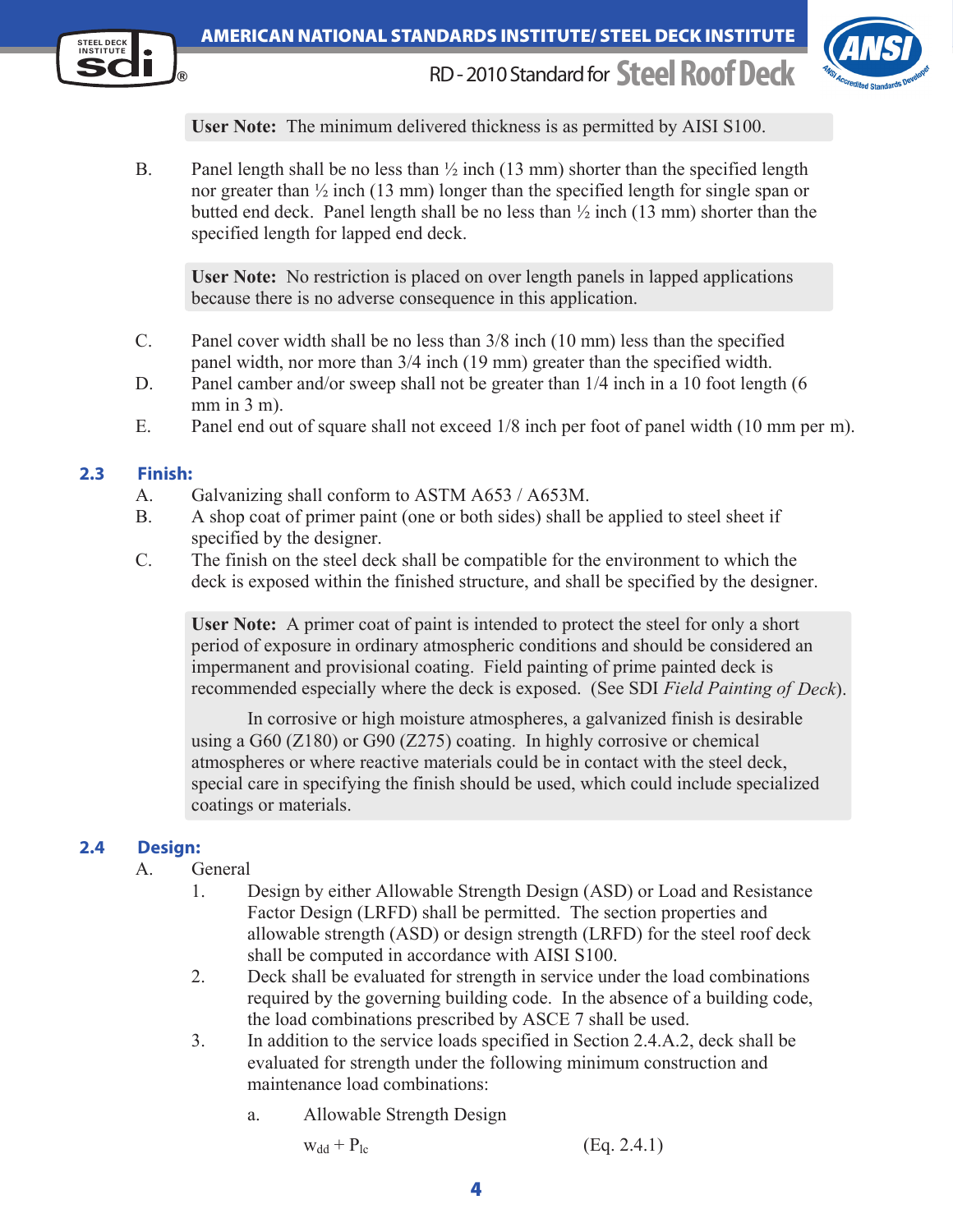



Where:

| <b>W</b> <sub>d</sub> | $=$ | weight of the steel deck                               |
|-----------------------|-----|--------------------------------------------------------|
| $P_{1\alpha}$         | $=$ | concentrated construction and maintenance live load    |
|                       |     | per unit width of deck section; 200 pounds on a 1 foot |
|                       |     | width $(2.92 \text{ kN} \text{ on a 1 meter width})$   |

b. Load and Resistance Factor Design

$$
1.2w_{dd} + 1.4P_{lc}
$$
 (Eq. 2.4.2)

- 4. In addition to the service loads specified in Section 2.4.A.2, cantilever spans shall be evaluated for strength under the following minimum construction and maintenance load combinations:
	- a. Allowable Strength Design

$$
w_{dd} + w_{lcc} + P_{lc}
$$
 (Eq. 2.4.3)

Where:

| W <sub>dd</sub> | $=$ | weight of the steel deck                               |
|-----------------|-----|--------------------------------------------------------|
| $W_{\rm lcc}$   | $=$ | uniform construction live load applied to cantilever   |
|                 |     | span and adjacent span, $10$ psf $(0.48 \text{ kPa})$  |
| $P_{1c}$        | $=$ | concentrated construction and maintenance live load    |
|                 |     | per unit width of deck section; 200 pounds on a 1 foot |
|                 |     | width (2.92 kN on a 1 meter width), applied at the end |
|                 |     | of the cantilever                                      |

b. Load and Resistance Factor Design

$$
1.2w_{dd} + 1.6w_{lcc} + 1.4 P_{lc}
$$
 (Eq. 2.4.4)

**User Note:** Equations 2.4.3 and 2.4.4 reflect construction loading on the cantilever with a 300 pound load of a worker distributed over an 18 inch deck width, located at the cantilever end. Equations 2.4.3 and 2.4.4 are strength related and the presence of a construction load in the back spans is typically of no consequence, except in the rare instance where web crippling may control.

- 5. Deck Deflection
	- a. Deck deflection under uniform service load shall be limited by the provisions of the governing building code. In absence of a building code, deflections shall be limited to the deflections in Table 2-1.

**Table 2-1 Maximum Service Load Deflection for Roof Deck <sup>2</sup>**

| Roof Deck Construction         | Live Load | Snow or<br>Wind $1$ | $Dead + Live$<br>Load |
|--------------------------------|-----------|---------------------|-----------------------|
| Supporting plaster ceiling     | L/360     | L/360               | 1/240                 |
| Supporting non-plaster ceiling | L/240     | L/240               | L/180                 |
| Not supporting ceiling         | 180       | L/180               | .120                  |

<sup>1</sup> Wind loads shall be permitted to be multiplied by 0.7

 $2$  For cantilever members, L shall be taken as twice the length of the cantilever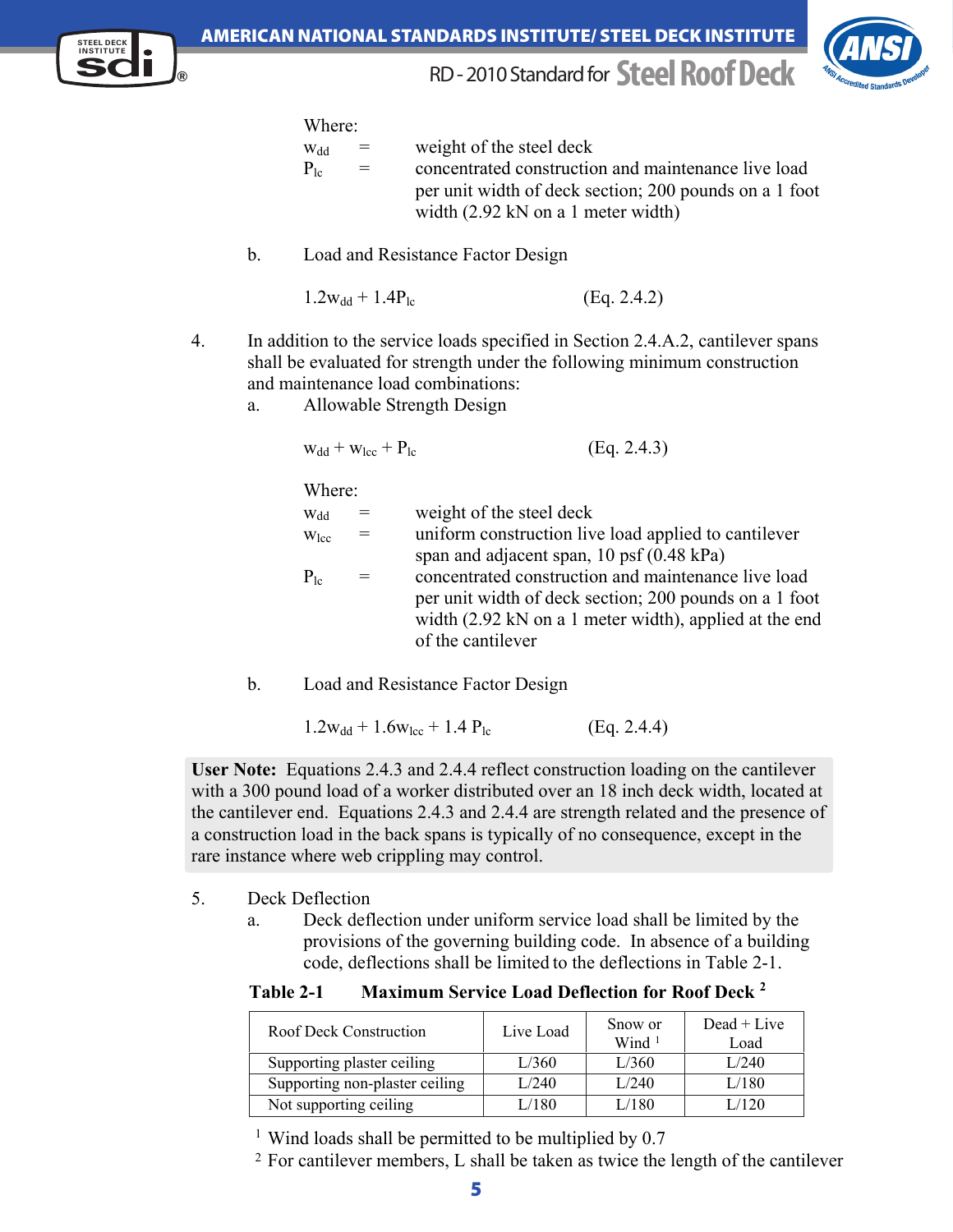



**User Note:** The adequacy of deck edge support details should be reviewed by the designer. At the building perimeter or any other deck termination or direction change, occasional concentrated loading of the roof deck could result in temporary differences in deflection between the roof deck and the adjacent stationary building component. Supplemental support such as a perimeter angle may be warranted.

**User Note:** The effect of deck deflections on insulation and roofing materials should be considered by the designer to ensure compatibility of deflections with the materials proposed to be installed. The SDI has traditionally recommended for adhered insulation board a live load deflection limit of the lesser of 1/240 of the span measured between centerlines of supports or 1 inch (25 mm) for supported spans and the lesser of 1/120 of the cantilever span or 1 inch (25 mm) for cantilever spans.

b. Load combinations in Sections 2.4.A.3 and 2.4.A.4 shall not be subject to the deflection limitations of Section 2.4.A.5.a.

**User Note:** The SDI has traditionally recommended a maximum calculated deflection of the deck under a single concentrated maintenance live load of 200 pounds on a 1 foot width (2.92 kN on a 1 meter width) of deck be limited to the lesser of 1/240 of the span measured between centerlines of supports or 1 inch (25 mm), with the concentrated load located as to create the maximum deflection. This deflection limit was intended to limit damage to adhered insulation and roofing membranes during maintenance activities. The designer should consider the effect of deck deflection on these materials and specify construction and maintenance load deflection limits as necessary.

6. Suspended Loads: All suspended loads shall be included in the analysis and calculations for strength and deflection.

**User Note:** The designer must take into account the sequence of loading. Suspended loads may include ceilings, light fixtures, ducts or other utilities. The designer should consider that loads could be applied directly to the deck, rather than the support framing.

 7. Minimum Bearing and Edge Distance: Minimum bearing lengths and fastener edge distances shall be determined in accordance with AISI S100.

**User Note:** Experience has shown that 1-1/2 inches (38 mm) of bearing is sufficient for most roof decks. If less than 1-1/2 inches (38 mm) of bearing is available, or if high support reactions are expected, the designer should check the deck web crippling capacity. The deck must be adequately attached to the structure to prevent the deck from slipping off the supporting structure.

- 8. Diaphragm Shear Capacity: Diaphragm strength and stiffness shall be determined either: (1.) in accordance with SDI-DDM, (2.) from tests conducted in accordance with AISI S907, or (3.) by other methods approved by the building official.
	- a. Safety factors and resistance factors shall be as shown in Table D5 of AISI S100 for bare steel deck diaphragms.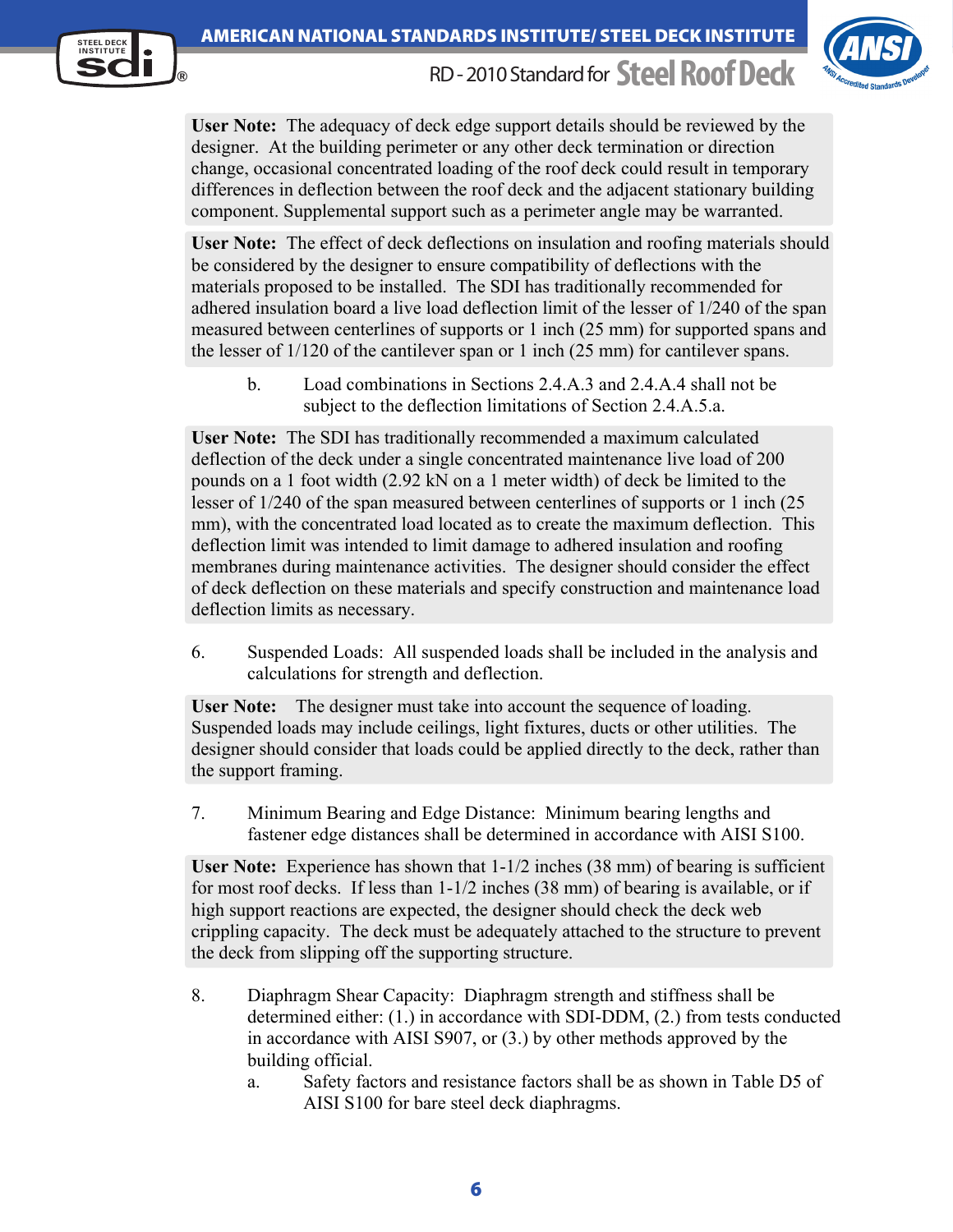



- b. Safety factors and resistance factors shall be as follows for deck with fill:
	- i. When the analytical method of SDI-DDM is used: ASD: Safety Factor  $(\Omega) = 3.25$ LRFD: Resistance Factor  $(\Phi) = 0.50$
	- ii. When strength is based on test: Safety and Resistance Factors shall be determined in accordance with AISI S100 Chapter F, but for structural concrete fill, shall not be less critical than those for concrete diaphragms contained in ACI 318, Section 9.3.
- c. When SDI-DDM is the basis of diaphragm design, fasteners and welds which do not have flexibility and strength properties listed in SDI-DDM Section 4 shall demonstrate flexibility and strength properties through testing in accordance with AISI S905 or other equivalent testing methods approved by the building official. Fastener or weld strength defined in AISI S100 or other equivalent methods approved by the building official shall be permitted. Alternately, it shall be permitted to neglect the contribution of sidelap connections to diaphragm strength and stiffness.
	- *i*. Sidelap fillet welds and side seam welds shall be permitted to have flexibility calculated in accordance with SDI-DDM Section 4.4 and strength calculated in accordance with AISI S100.
- 9. Fire Resistance: The designer shall consider required fire resistance ratings in the design of the deck.

**User Note:** Many fire rated assemblies that use steel roof decks are available. In the Underwriters Laboratories *Fire Resistance Directory*, the deck constructions show hourly ratings for restrained and unrestrained assemblies. ASTM E119 provides information in appendix X3 titled "Guide for Determining Conditions of Restraint for Floor and Roof Assemblies and for Individual Beams".

B. Load Tables: Uniform loads determined for published tables shall be based on equal adjacent two and three span conditions and on single spans. Appropriate combinations of shear and bending shall be made to determine the published loads. Bearing lengths of 1-1/2 inches (38 mm) for end bearing and 4 inches (100 mm) for interior bearing shall be used to check for web crippling. Strength and deflection shall be calculated using elastic analysis assuming that all spans are equally loaded. Load tables which assume different bearing conditions, span lengths, or loading criteria shall be permitted as long as the differing assumptions are clearly noted within the table.

**User Note:** For deck layouts that provide more than three equal spans, the user can apply the loads published for three spans. Equal span uniform load tables do not apply for instances where adjacent spans differ in length by more than 10%.

C. Concentrated Loads: Concentrated loads or combinations of concentrated loads and uniform loads shall be designed using the calculated resistance of the deck and elastic analysis.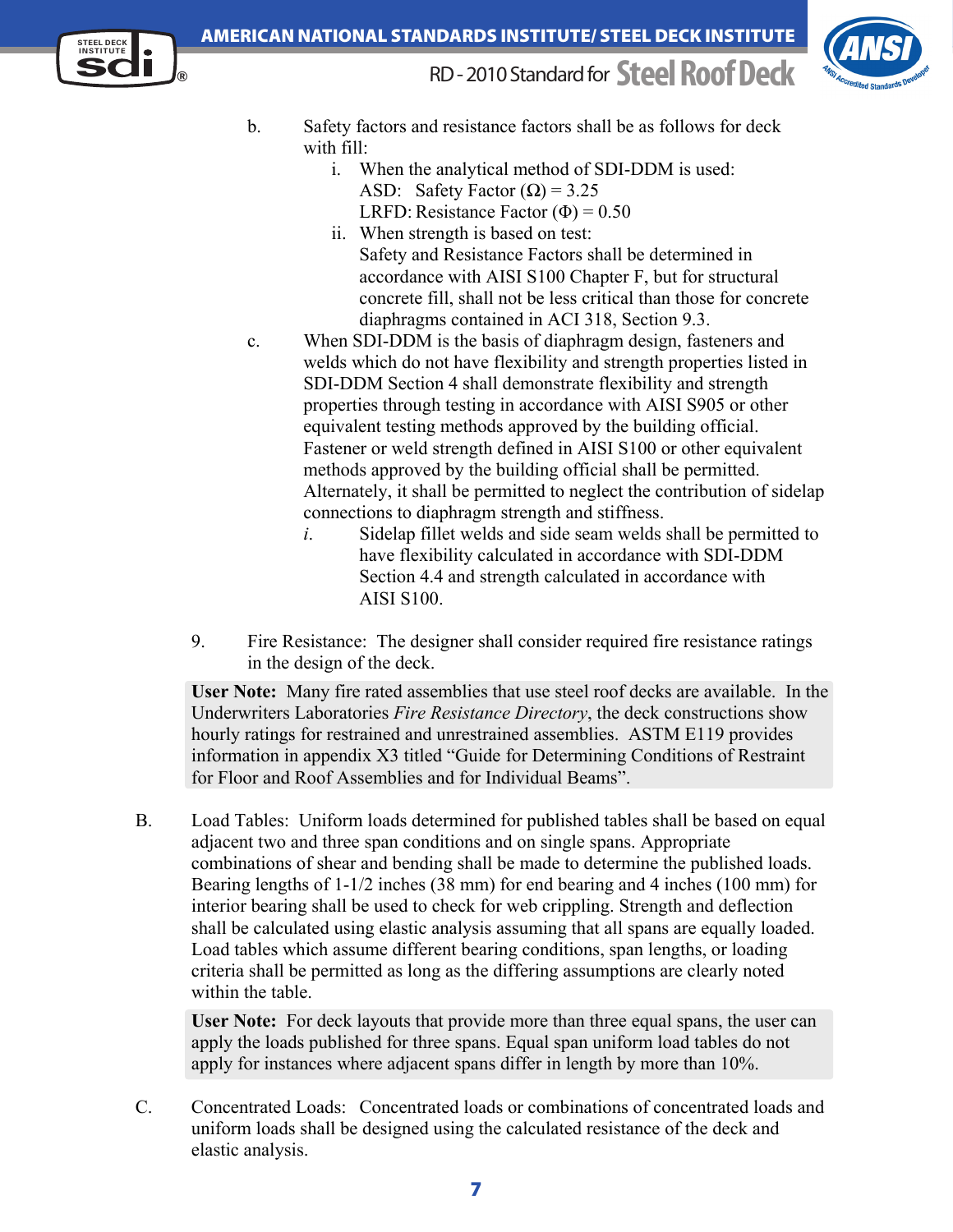



**User Note:** Concentrated loads are resisted by a distribution width. A "rule of thumb" for  $1\frac{1}{2}$  inch deck is to use the load footprint width plus 12 inches (300 mm) but not less than an 18 inch (460 mm) distribution width for loads in the middle half of the span.

#### **2.5 Connections:**

- A. Deck shall be attached to supports to resist loads and to provide structural stability for the supporting joist or beam. Connections shall be designed in accordance with AISI S100 or strengths shall be determined by test in accordance with AISI S905. Tests shall be representative of the design. When tests are used and the design allows either end laps or single thickness conditions, both conditions shall be tested.
	- 1. Deck shall be anchored to resist the required net uplift forces, but not less than the following:
		- a. 45 pounds per square foot (2.15 kPa) for eave overhang.
		- b. 30 pounds per square foot (1.44 kPa) for all other roof areas.

#### **2.6 Accessories:**

A. Accessories for structural applications shall be of dimensions and thickness suitable for the application, and shall be designed in accordance with AISI S100 or AISC 360, as may be appropriate.

## **3. Execution**

#### **3.1 Installation/General:**

- A. Deck and accessories shall be cut and neatly fit around scheduled openings and other work projecting through or adjacent to the decking.
- B. Roof deck shall be anchored to steel supporting members, collectors, drag members, and perimeter members by arc spot welds, fillet welds, or mechanical fasteners. Type and spacing shall be noted on the drawings. Anchorage shall provide temporary lateral stability to the top flange of the supporting structural members.

**User Note:** Requirements for necessary bracing strength and stiffness should be determined using the applicable design standard for the member being braced.

C. Edge ribs of panels shall be fastened to each point of support. Additional fasteners between edge ribs shall be spaced an average of 12 inches (300 mm) apart but not more than 18 inches (460 mm).

**User Note:** The edge rib is the bottom flange of the last rib of a deck panel.

- D. For deck with spans greater than 5 feet (1.5 m), side laps shall be fastened at intervals not to exceed 36 inches (1 m) on center, using one of the following methods:
	- 1. Screws with a minimum diameter of 0.190 inches (4.83 mm) (#10 diameter)
	- 2. Crimp or button punch
	- 3. Arc spot welds 5/8 inch (16 mm) minimum visible diameter, minimum 1- 1/2 inch (38 mm) long fillet weld, or other weld shown to be substantially equivalent through testing in accordance with AISI S905, or by calculation in accordance with AISI S100, or other equivalent method approved by the building official.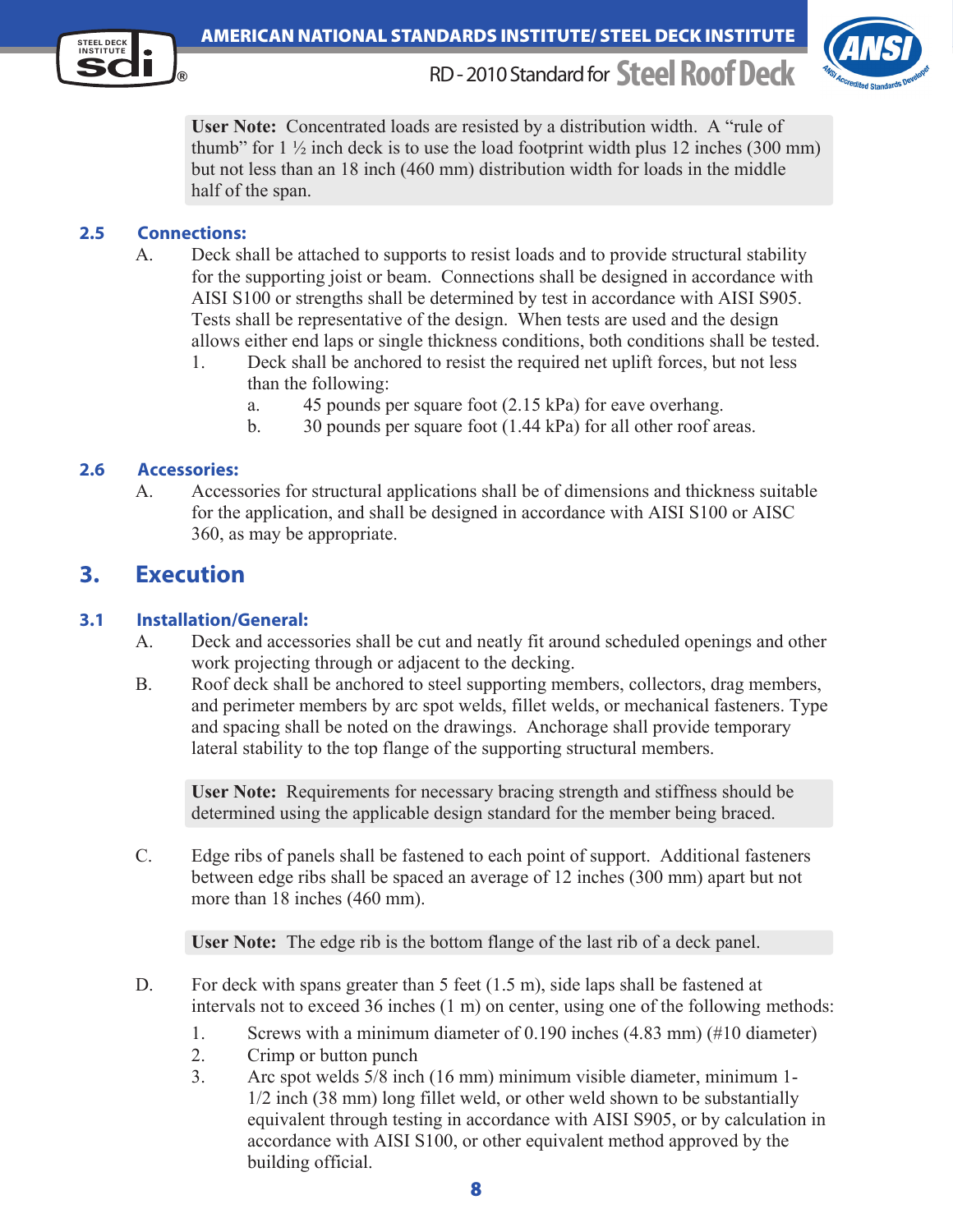



 4. Side lap fasteners whose strength and flexibilities are determined in accordance with Section 2.4.A.8.c shall be permitted.

**User Note:** The above side lap spacing is a minimum. Service loads or diaphragm design may require closer spacing or larger side lap welds. Good metal-to-metal contact is necessary for a good side lap weld. When welding, burn holes are to be expected and are not grounds for rejection. Welds with fusion around 75% of the weld perimeter are considered acceptable. The SDI does not recommend welded sidelaps for deck that is thinner than 0.0358 inch design thickness (20 gage) due to difficulty in welding thinner material.

- E. For deck with spans greater than 5 feet (1.5 m), perimeter edges of deck units between span supports shall be fastened at intervals not to exceed 36 inches (1 m) on center, using one of the following methods:
	- 1. Screws with a minimum diameter of 0.190 inches (4.83 mm) (#10 diameter)
	- 2. Arc spot welds with a minimum 5/8 inch (16 mm) minimum visible diameter, or minimum 1-1/2 inch (38 mm) long fillet weld.
	- 3. Powder actuated or pneumatically driven fasteners.

**User Note:** Number 10 screws may not be adequate at thicker edge supports and may fracture due to driving torque resistance. A minimum of a Number 12 screw is recommended at parallel edge supports thicker than 14 gage (0.0747 inch) and a Number 14 screw may be required for thicker and harder steels.

- F. Support shall be designed and specified by the designer at the perimeter of the roof.
- G. For cantilevers, side laps shall be attached at the end of the cantilever and at a maximum spacing of 12 inches (300 mm) on center from the cantilever end at each support. Each corrugation shall be fastened at both the perimeter support and the first interior support. The deck shall be completely attached to the supports and at the side laps before any load is applied to the cantilever.
- H. Fastener edge distance shall be as required by the applicable fastener design standard.
- I. Deck bearing surfaces shall be permitted to deviate from parallel a maximum of 1:24, but not to exceed 1/16 inch (1.6 mm).

 **User Note:** Out of plane support flanges can create knife-edge supports and air gaps between the deck and support. This makes welding more difficult and allows distortion under screw or power actuated fastener washers or heads.

#### **3.2 Welding**

A. All welding of deck shall be in accordance with AWS D1.3. Each welder shall demonstrate an ability to produce satisfactory welds using a procedure as described in ANSI/AWS D1.3.

**User Note:** SDI-MOC describes a weld quality control test procedure that can be used as a preliminary check for welding machine settings under ambient conditions.

B. For connection of the deck to the supporting structure, weld washers shall be used with arc spot welds on all deck units with metal thickness less than 0.028 inches (22) gage) (0.71 mm). Weld washers shall be a minimum thickness of 0.050 inches (1.27